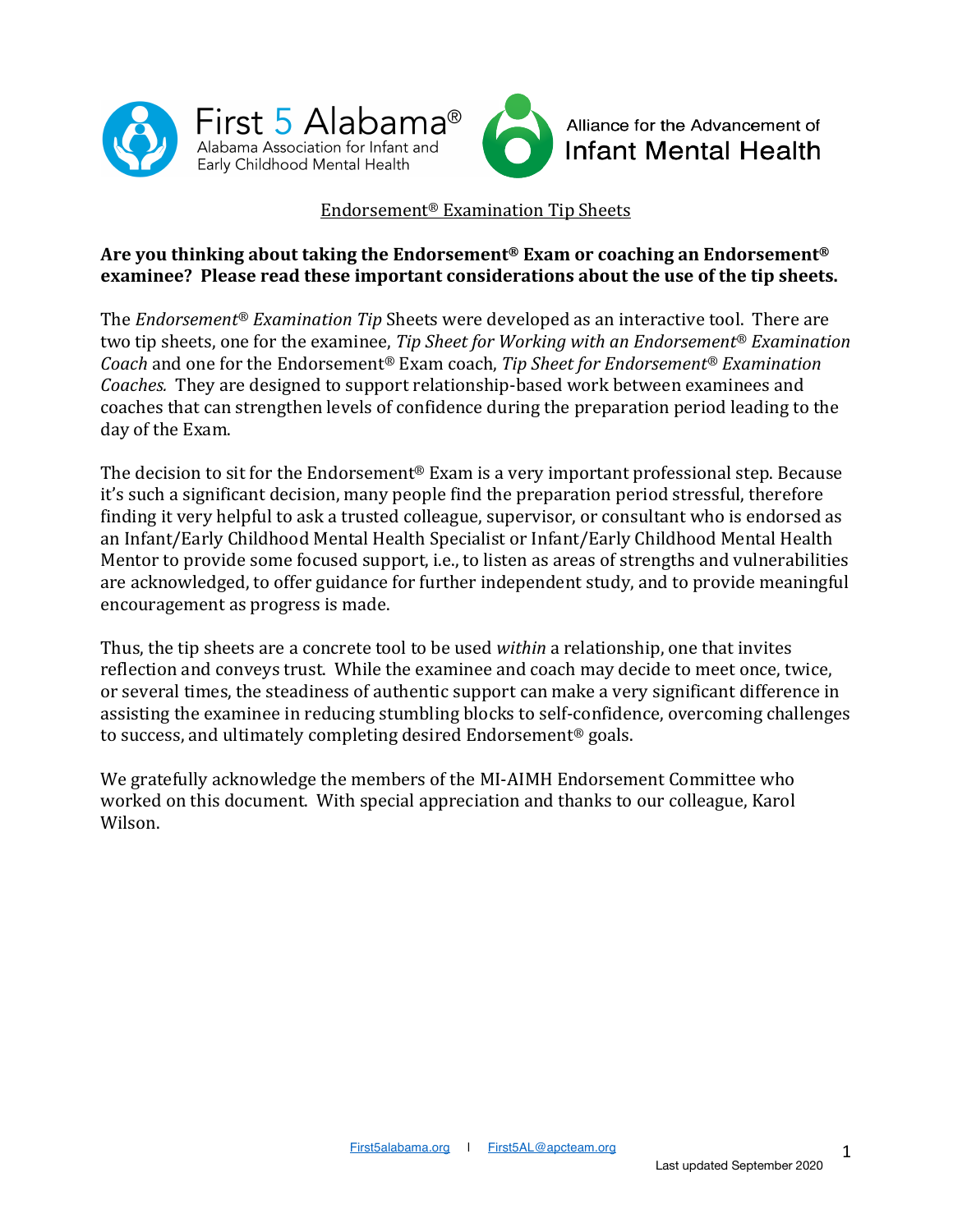## Tip Sheet for Working with an Endorsement<sup>®</sup> Examination Coach

#### **BEFORE YOU BEGIN:**

- 1. Read this entire tip sheet
- 2. Identify someone you feel comfortable working with throughout the coaching process; someone with whom you can share both your goals and your worries. This may be a provider of reflective supervision/consultation (RSC), program supervisor, colleague or other  $0 - 3$  provider (IMH-E<sup>®</sup>) or  $3 - 6$  provider (ECMH-E<sup>®</sup>). The person you identify should have earned Endorsement® as an Infant/Early Childhood Mental Health Specialist or Infant/Early Childhood Mental Health Mentor
- 3. Let the person you choose know why you chose them. If you have any concerns about how the coaching session(s) will go, talk about your concerns and your hopes, before agreeing to work together, and before beginning the preparation work. This will help both of you clarify your roles and move forward with confidence that you are - indeed – on the same track and headed for a successful finish!

NOTE: Prepare for your coaching session(s) by writing out responses to vignette questions, key terms, concepts, strategies, and contextual considerations as outlined in Step One and Step Two below. This will help you to organize your thoughts *before meeting with your coach.* When you meet with your coach, you will share your written work with them.

#### **STEP ONE:**

Read a selection of resources from the *Endorsement Examination Preparation Resource List<sup>1</sup>.* This preparation will serve to sharpen your knowledge base and strengthen contextual consideration of:

- Developmental norms of infant, toddler, young child, and family relationship development, keeping executive functioning in mind
- Key terms and concepts, including:
	- o attachment
	- $\circ$  internal working model
	- $\circ$  reflective functioning/capacity
	- o culture
	- $\circ$  typical development  $0 3$  (IMH-E®)
	- $\circ$  typical development 0 up to 6 years (ECMH-E®)
	- $\circ$  brain development
	- $\circ$  formal and informal assessment
- Infant-early childhood mental health (IECMH) strategies (developmental guidance, supportive counseling, advocacy, infant/child parent psychotherapy, emotional support, material needs, concrete assistance, etc.)
	- $\circ$  Put your understanding of IECMH practice into words by:
		- using examples from your own cases to describe each strategy
		- $\blacksquare$  remembering that, since we are always observing and assessing, it is essential to first observe, then assess, and to be aware of distinguishing one from the other

<sup>&</sup>lt;sup>1</sup> This document is emailed to Endorsement<sup>®</sup> applicants at the time of registration and submission. Please contact first5al@apcteam.org if you need access to this document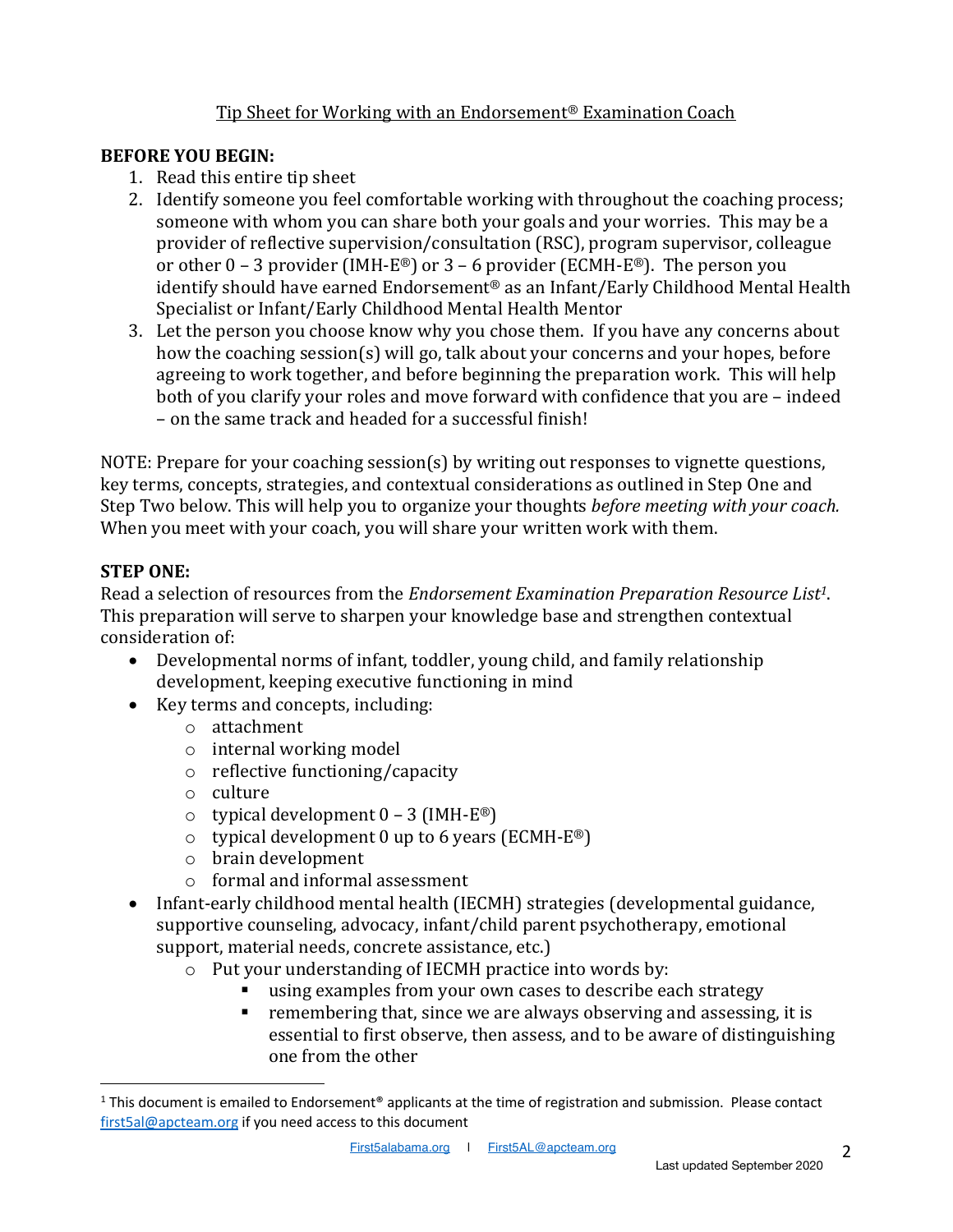- $\blacksquare$  considering that conscious awareness of your own culture (as well as the culture of those with whom you are working) impacts every aspect of vour work
- considering and wondering about cultural differences and similarities from your own cases, between all those involved (including yourself as the services provider)
- RSC relationships
	- $\circ$  Put your understanding of RSC into words by:
		- § describing RSC
		- stating why you think RSC is required for all who are providing services to infants, toddlers, young children, and their families?
		- stating what you believe to be the primary roles of the supervisee/consultee and the supervisor/consultant?
		- stating how you believe that RSC assists both the supervisee/consultee and the supervisor/consultant?

#### **STEP TWO:**

\*\*It should be noted that Step Two gives guidance around how to respond to the clinical vignettes, for IMHS/ECMHS and IMHM-C/ECMHM-C examinees. Step Two does not apply to *Policy or Research/Faculty examinees.*

Work with a sample vignette(s)<sup>2</sup> and write your responses to the following:

- FIRST: Identify the IECMH strategies to be utilized within the vignette
- SECOND: Identify and consider the status of each participant within the vignette
- THIRD: Put yourself into the vignette and identify your feelings, not your assessments and/or service plans
- FOURTH: Consider: Who do you resonate with? Why? Who makes you uncomfortable, worried, or even scared? What's your initial response to those feelings?

THEN, write responses:

- The vignette(s) provides illustrations of IECMH theories and constructs. Similarly, the questions are based on IECMH theories and constructs. It is important to respond to the vignette, not to the "textbook" origin of the theory or construct. Practice writing responses to any of these types of questions:
	- $\circ$  What did you find yourself wondering about?
	- $\circ$  How would you engage the caregiver(s)?
	- $\circ$  What do you know?

<sup>&</sup>lt;sup>2</sup> Sample vignettes may come from your own work in the form a case study; may be created by your Exam coach; may be a vignette you received at a training or conference; or may come from the book "Case Studies in Infant Mental Health: Risk, Resiliency, and Relationships" Joan J. Shirilla &. Deborah J. Weatherston, Editors.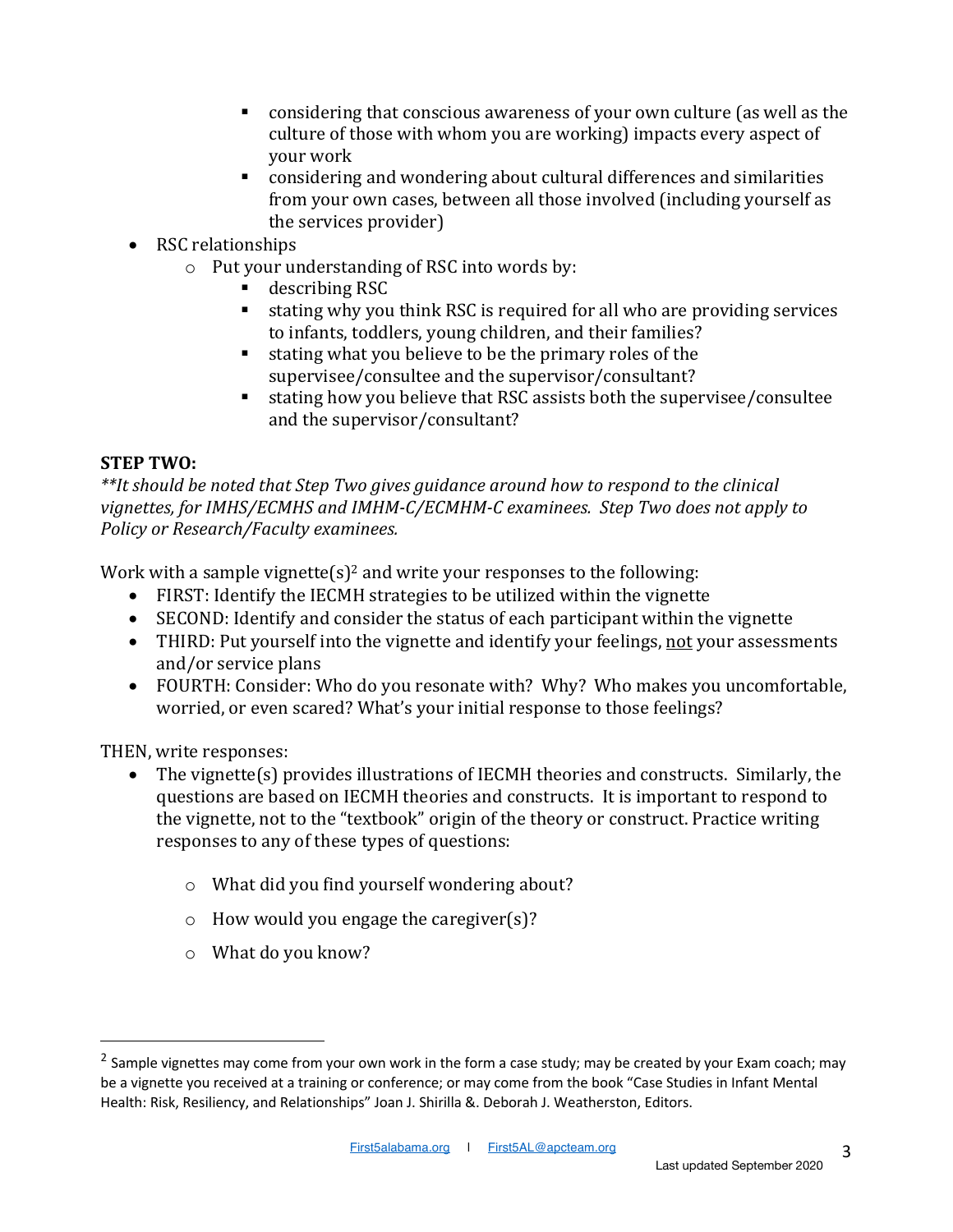- $\circ$  What would you like to learn more about? How would you go about learning those things?
- $\circ$  What did you notice going on inside your body as you read the vignette? How does this inform your understanding of the family and/or yourself?
- $\circ$  What would you need from your reflective supervisor/consultant if you were this practitioner?
- $\circ$  How does the caregiver's history pose challenges to the relationship?
- $\circ$  In this vignette, how would you address issues of race, culture, and ethnicity?
- o What safety considerations do you need to keep in mind for this vignette?
- o Where does the hopefulness lie?
- Practice time-saving succinctness by re-reading and then shortening your responses, i.e. saying the same things with fewer words

## **STEP THREE:**

Set up a time to meet with your coach. Allow 1-2 hours for this session. It will be helpful to give copies of all written preparation work to your coach before this meeting. Remember that your coach's central role is to support you as you prepare to successfully complete the Endorsement® exam.

## **STRAIGHT TALK FOR YOU AND YOUR COACH THAT CAN BE VERY HELPFUL:**

- Prepare for the Exam in such a way that allows you to feel confident to show the Exam reviewers that you are "ready," i.e. think, consider, and respond according to "best practice," (this is particularly useful when there are circumstances within the vignettes that aren't following what you know to be 'best practice')
- Practice focusing on 'Who needs what?' when you reply to the Exam vignettes
- Think about what you would want if you were the parent/caregiver in the Exam vignettes
- Think about what you would like to offer the parent/caregiver in the Exam vignettes so that the infant/toddler/young child's needs can be met. This will enable you to put more of YOURSELF into your response
- Think about what you would want if you were the supervisee/consultee in the Exam vignettes (IMHM-C/ECMHM-C only)

## **ADDITIONAL QUESTIONS THAT WILL HELP YOU AND YOUR COACH ASSESS YOUR ENDORSEMENT® EXAM READINESS:**

How will you and your coach assess your level of expertise in the following:

- Ability to assist family in setting goals for infants, toddlers, young children, parents/caregivers, and relationship well-being
- Being able to talk about what you've learned about infants, toddlers, young children, and families as you've carried out your professional work thus far
- Feeling clear about the role for which you're seeking Endorsement<sup>®</sup> as you take the Exam